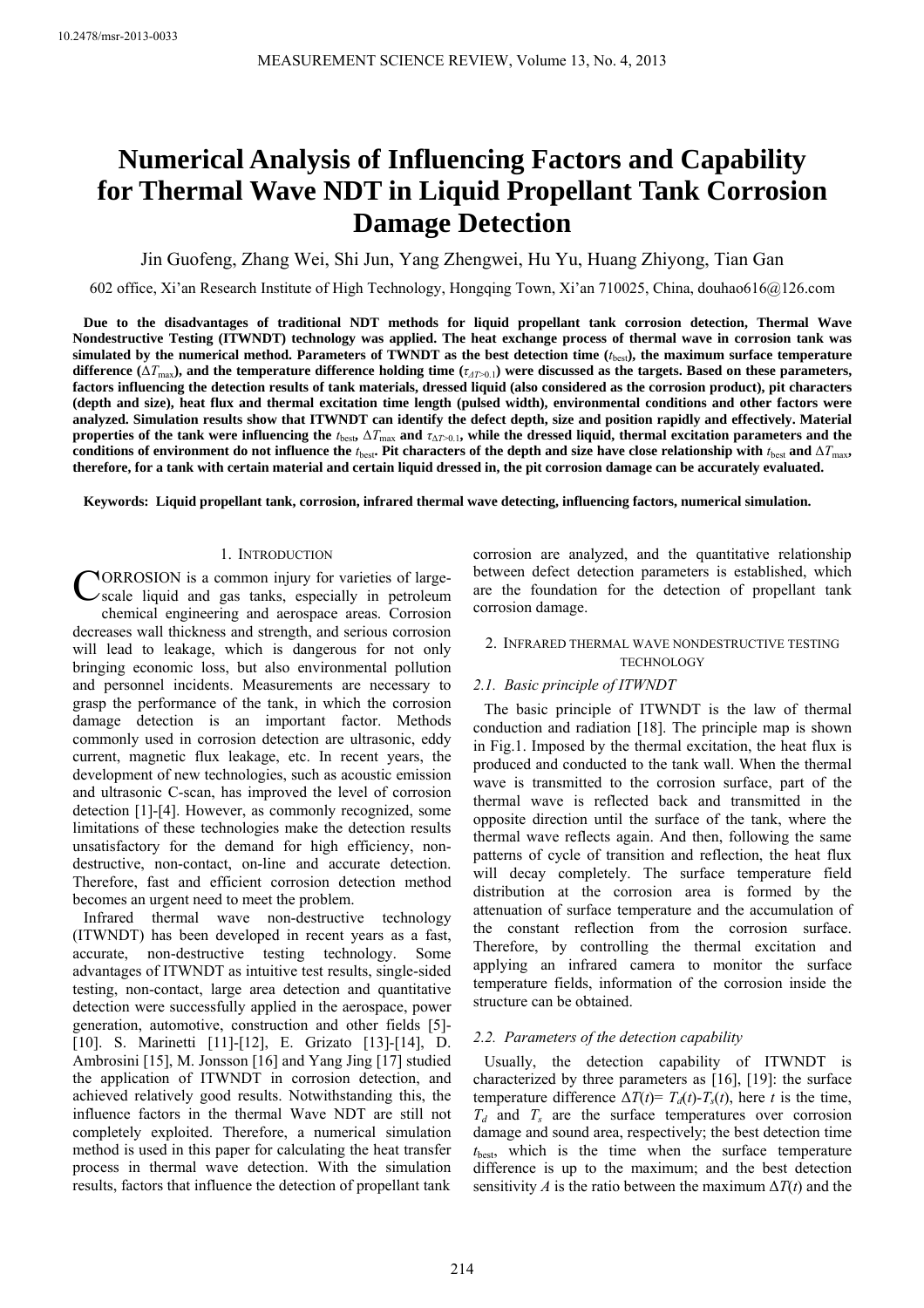average surface temperature. Here, the surface temperature difference captured by the infrared camera is the most important one, because the minimum surface temperature difference that can be captured depends on the sensitivity of the camera, and the other two parameters can be obtained from the surface thermal image sequences. The defects can be effectively evaluated by analyzing relationships of the three parameters with the detection results.

In addition, because of the limitation of the thermal image acquisition frequency (currently, the acquisition frequency is a few Hz to tens of Hz), the time length of surface temperature difference should be longer than the time of the camera sensitivity to ensure that the camera has recorded the temperature difference information. This time length is called temperature difference holding time and is expressed as  $\tau_{\Delta T>0.1}$  in this paper. The bigger the  $\tau_{\Delta T>0.1}$  is, the more favorable is the camera capturing the damage information. According to the current performance of infrared detection equipment, the thermal sensitivity of the camera is set to 0.1 ℃ and the image acquisition frequency is set to 50 Hz in this paper, which means that the detection capability and the detection effectiveness are discussed by Δ*T*>0.1 ℃ and  $\tau_{\Delta T>0.1}$  ≥ 0.02 s.

### 3. MODELING AND COMPUTATION

#### *3.1. Morphology assumption for tank corrosion damage*

Different corrosion pit morphology is generated in different tank materials in different corrosive environmental conditions. Thus, the scholars have different opinions of the shape of the pits, and the pits are equivalent for a variety of shapes, such as pinhole-shaped, conical, cylindrical, spherical cap-shaped and ellipsoidal. Commonly, considering the complex modeling of conical, spherical capshaped ellipsoidal pits in the finite element model, pits are often equivalent to the cylindrical shape with the same pit volumes in the finite element simulation calculation [20]. Following this way, the corrosion hole in the cross section is assumed in this paper as shown in Fig.1., where *h* is the tank wall thickness,  $D$  is the corrosion hole diameter,  $\Delta h$  is pit depth, *d* is the remaining wall thickness.

When applying the ITWNDT to detect the corrosion, researchers often do not consider the corrosion products or dressed liquid in the tank [12], [17]. In order to accurately obtain the corrosion detection results, in particular to study the detection of in-service tank, material properties of corrosion products were set in the paper's calculation.

### *3.2. Models of calculation*

Generally, the differential equations of heat conduction inside the material are complexly expressed, with the complex initial and boundary conditions, it is difficult to solve such a problem of taking into account the presence of corrosion product or dressed liquid, while an analysis based on the finite element method is an effective way to solve this problem. And yet, specimens of tank with the dimensions of  $0.25 \times 0.15 \times 0.005$  m are established in ABAQUS. All the specimens have different corrosion of various pit depth, diameter or corrosion products at the inside tank wall surface. Parameters of the calculation models are shown in

Table 1. In the following analysis, all simulations are calculated on the model 1, except the simulation for the pit depth calculation which is done on the model 2, and the data are all extracted from the outside surface center over the 20 mm pitting damage.



Fig.1. Basic principle of ITWNDT for corrosion detection.

Table 1. Model parameters.

| Parameter       | Model 1 |  |       |    | Model 2 |     |    |    |    |     |
|-----------------|---------|--|-------|----|---------|-----|----|----|----|-----|
| $D$ (mm)        |         |  | 5 10  | 20 | 30      | 20  | 20 | 20 | 20 | 20  |
| $\Delta h$ (mm) |         |  | 2 2 2 |    |         | 0.5 |    | 15 |    | 2.5 |
| $h$ (mm)        |         |  |       |    |         |     |    |    |    |     |

In the simulation, assume the ambient temperature  $T_e$ remains unchanged, there is no internal heat source, and ignore the convection and radiation at the side. Because thermal excitation time and detection time are short enough, it can be assumed they have no phase and thermophysical properties (including specific heat, density, thermal conductivity, etc.) change of the liquid. Selected grid cell is DC3D8 eight-node linear heat transfer hexahedral element, so that the calculation model of the node is less than tetrahedral element, and can get high calculation accuracy [21]. The sweep meshing method is used to ensure that the division of the grid is uniform in the thickness direction, and to reduce the grid non-uniformity caused by calculation errors.

Commonly used stainless steel and high strength aluminum alloy material in liquid propellant tank are studied in the simulation, the material parameters are shown in Table 2. [22]. Where  $\rho$  is the density (Kg/m<sup>3</sup>);  $\lambda$  is the heat transfer coefficient, W/m·℃; *С* is specific heat, J/Kg·℃.

Testing conditions set in the models are shown in Table 3. According to the factor analyzed in each simulation, its value is only changed in the calculation, with other conditions set as Table 3. shows. Where  $h_c$  is the convective heat transfer coefficient of environment,  $W/m^2$  °C;  $T_e$  is the environment temperature, °C; *q* is the heat flux,  $J/m^2$ ;  $\tau_b$  is the time length of pulse thermal stimulation (referred to as pulse width), *s*.

Table 2. Physical parameters of materials in calculation models.

| Conditions                                         |                 |       |        |        |
|----------------------------------------------------|-----------------|-------|--------|--------|
| Material of                                        | Stainless steel | 7801  | 473    | 43     |
| tank                                               | Aluminum alloy  | 2610  | 904    | 107    |
| Liquid in<br>the tank<br>(or corrosion<br>product) | Propellant      | 1446  | 1472.8 | 0.1492 |
|                                                    | Air             | 1.0   | 1005   | 0.0251 |
|                                                    | Water           | 1000  | 4200   | 0.58   |
|                                                    | Oil             | 888   | 1880   | 0.145  |
|                                                    | Liquid $NH3$    | 610.4 | 4758   | 0.4792 |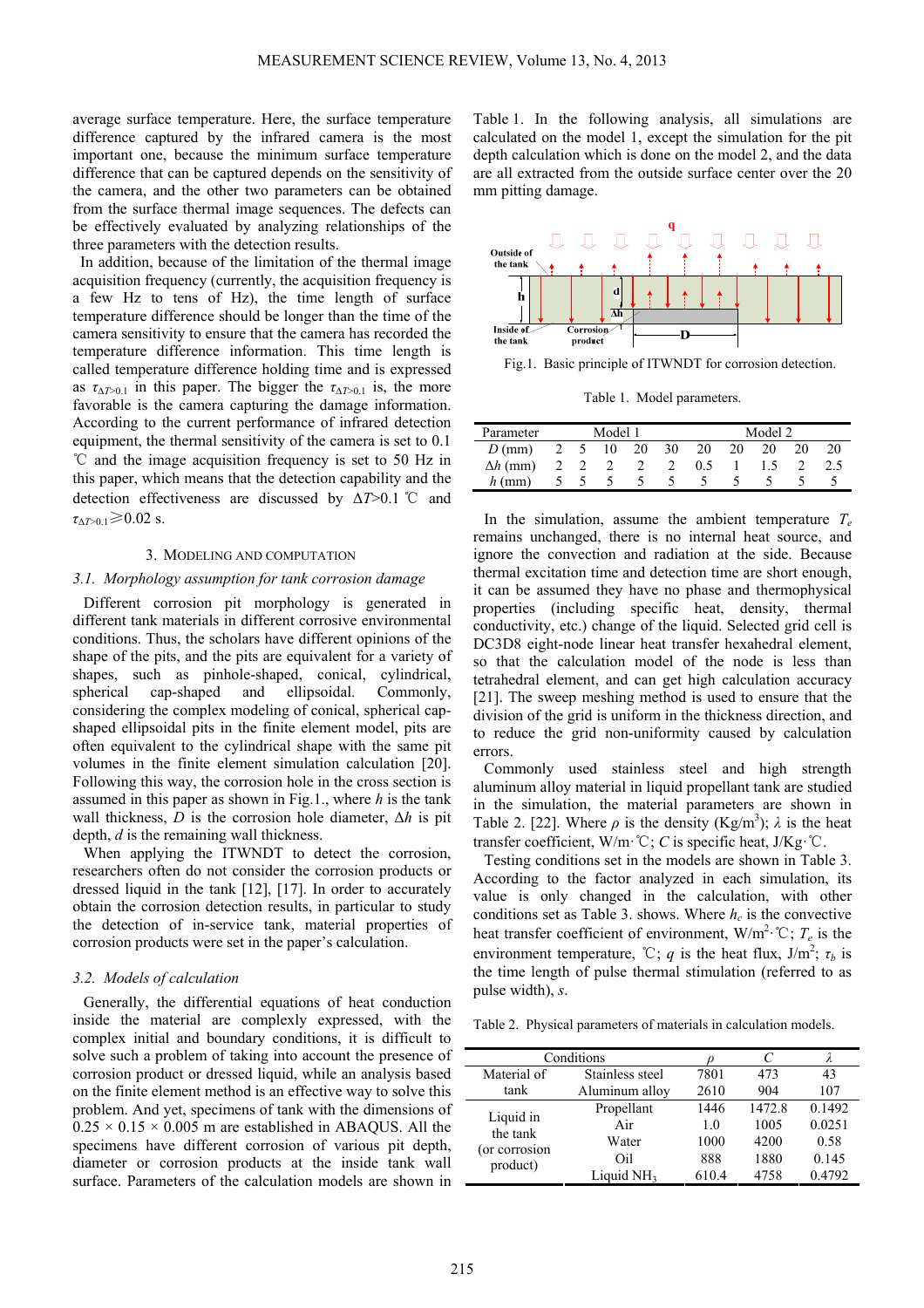Table 3. Testing conditions.

| Tank material   | As the product | Environment | Testing            |
|-----------------|----------------|-------------|--------------------|
| Stainless steel | Air            | $h = 10$    | $q = 5 \times 10'$ |
|                 |                | $T=20$      | $\tau_b = 0.002$   |

# *3.3. Calculation for the model*

The calculation process of pulse thermal wave detection can be divided into two steps:

The first step (the transient heating process):  $t=0$  s $\sim 0.002$  s

Initial condition: 
$$
T\big|_{t=0} = T_e
$$
 (1)

Boundary conditions:

$$
\begin{cases}\n q = -\lambda \left. \frac{\partial T}{\partial z} \right|_{z=0.005} = q_0 \\
 k \left. \frac{\partial T}{\partial z} \right|_{z=0} = -h_c (T - T_e)\n\end{cases}
$$
\n(2)

Assumed side of the structure is adiabatic.

The second step (the cooling process):  $t=0.002$  s $\sim$ 20 s Initial condition: Taking the calculation results of the first step

Time step: 0.1 s

Boundary conditions: 
$$
k \frac{\partial T}{\partial z}\Big|_{z=0} = h_c(T - T_e)
$$
 (3)

The other conditions are set the same with the first step. According to the initial and boundary conditions, with the different loading demand, the model is calculated.

## *3.4. Surface temperature field distribution*

Simulation results of surface temperature field distribution for stainless steel tank are shown in Fig.2. It can be seen that 0.1 s after pulse heated, the heat has not spread to the corroded areas, and the surface temperature distribution is uniform. At 0.3 s, four damage pits with larger diameter have been observed through hot spots on the surface. Over the time, the temperature difference between the corroded areas and normal areas is increasing with the hot spot contrast enhancement. So at 0.8 s, all 5 damage pits were observed from the hot spots and at 1.0 s, the contrast of 5 hot spots up to peak value was observed. Due to thermal diffusion, the surface temperature field gradually balancing with the value of  $\Delta T$  and the contrast of the hot spots gradually reducing, the hot spot of the smallest diameter damage disappeared first. At 11.2 s, the surface temperature distribution becomes balanced and no damage information can be seen from the image. It can thus be said that the thermal wave detection is very fast, only tens of seconds to accurate position of the pits through the hot spots on the surface, while the sizes of the thermal spots can reflect the sizes of the pits, and the test results are relatively straightforward.



Fig.2 Thermal image sequences of temperature distribution on the surface

## 4. ANALYSIS OF INFLUENCING FACTORS IN DETECTION

Heat conduction in the tank wall is a complex process, in which there are different heat conduction characteristics caused by different corrosion. Therefore, it is necessary to study the effect of different corrosion damage for detection results to improve the detection capability by ITWNDT. Corrosion morphologies considered here are the wall material, the product (as well as the dressed liquid in the tank), the pit depth, and the pit size. Many factors affect the heat transmission and the surface temperature difference, in addition to damage to its own parameters, the thermal excitation source parameters (about heating method, heat flux and thermal excitation time, etc.), environmental factors (about convective heat transfer, thermal radiation, etc.) also play important influence roles in detecting. Small changes in

these factors may lead to the damage information submerged. Therefore, all factors above are studied as numerical simulation in the following part.

## *4.1. Test results of different wall materials*

Surface temperature curves and temperature difference curves of stainless steel tank and aluminum tank are shown in Fig.3., the data are captured from the surface center over the 20 mm pit of model 1 with the same detection parameters. It can be seen that in the same testing conditions, for stainless steel tank, the  $\Delta T_{\text{max}}$  is 3.0519, and  $t_{best}$  is 1.0 s,  $\tau_{\Delta T>0.1}$  is over 20 s; while for aluminum tank,  $\Delta T_{\text{max}}$  is 4.2391 ,  $t_{\text{best}}$  is 0.3 s, and the  $\tau_{\Delta T>0.1}$  is only 16.1 s. But the surface temperatures of the two materials are dropping fast, which makes a short time length of the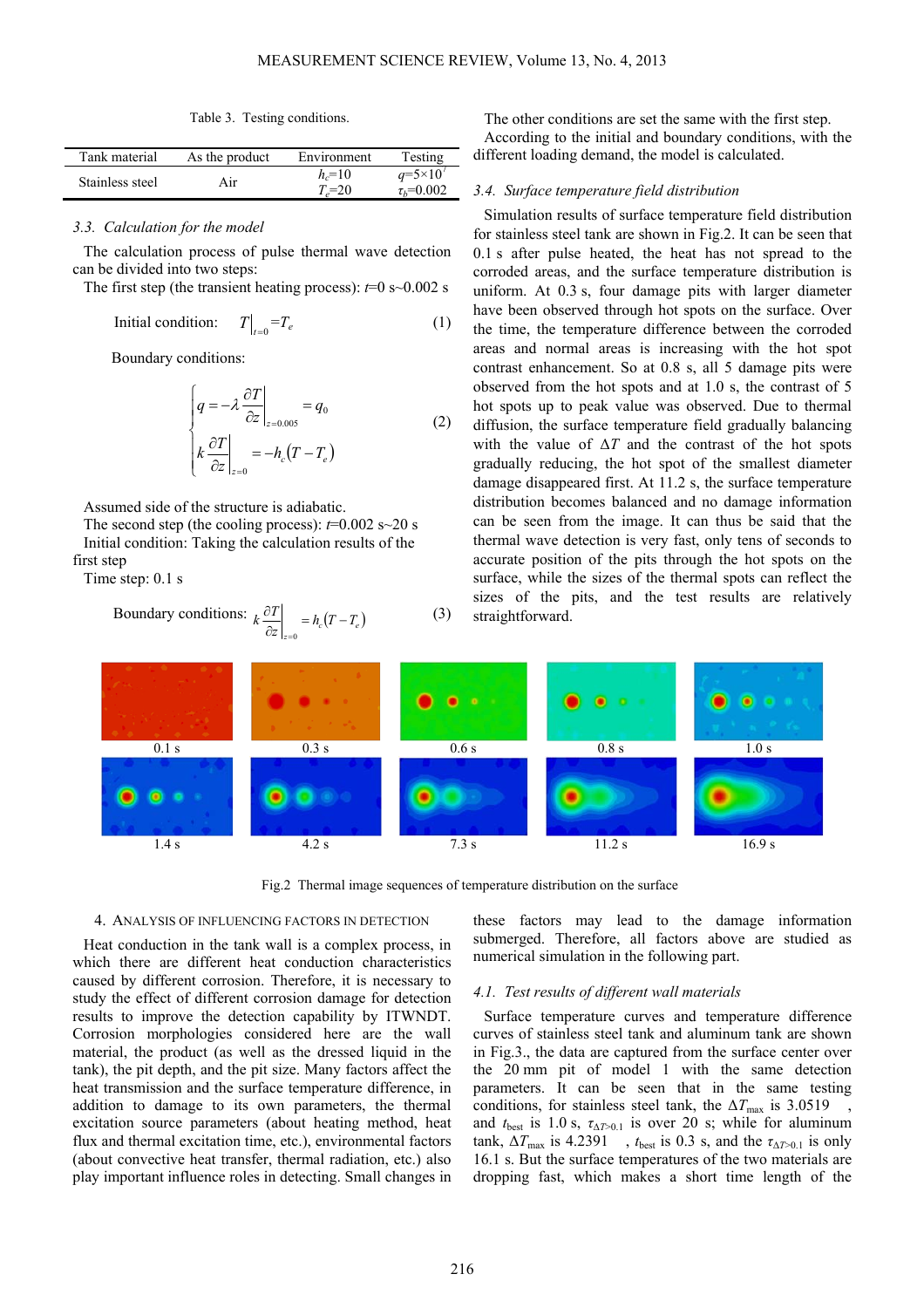temperature difference greater than the thermal imaging instrument sensitivity, and a very short retention time of the maximum temperature difference, which means that the best detection time soon disappears, and therefore higher acquisition frequency of thermal camera is required.

In the same testing conditions, assume the wall materials are copper alloy ( $\rho = 8922$ ,  $\lambda = 22.7$ ,  $C = 410$ ), nickel-based corrosion resistant alloy ( $\rho = 8073$ ,  $\lambda = 460$ ,  $C = 12$ ) and magnesium alloy ( $\rho = 1810$ ,  $\lambda = 66$ ,  $C = 1000$ ) [22] to analyze the influence of wall material on the detection results. The best detection times calculated are 1.9 s, 6.3 s and 5.7 s, respectively. The surface temperature difference history curves of the 5 materials a re shown in Fig.4. The greater the thermal conductivity of the material is, the smaller the results of  $t_{best}$  and  $\tau_{\Delta T>0.1}$ . This is bad for damage detection and recognition. Fitting the thermal diffusivity of the 5 materials with their  $t_{best}$  values, we can get such a figure as shown in Fig.5., and they meet the exponential decay relationship expressed as:

$$
t_{best} = 0.9 \times 10^{-4} e^{\frac{-\alpha}{0.38081}} + 4.4517 \times 10^{-6}
$$
 (4)

Here,  $\alpha$  is the thermal diffusivity,  $\alpha = \lambda/\rho c$ . Seen from (4), the larger thermal diffusivity of the material, the bigger Δ*T*, but the smaller corresponding  $t_{\text{best}}$ , which makes the smaller  $\tau_{\Delta T>0.1}$ , this phenomenon is bad for the detection.



Fig.3. *T* and Δ*T* curve of the same corrosion for stainless steel and aluminum alloy tank.



Testing results of the tank dressed in different liquids are shown in Fig.6., different temperature dropping processes of the liquids appear in Fig.6.(a), the slowest one is air as the product, followed by oil and propellant, the water is the fastest. But we also can see from Fig.6.(b) that liquid has different influence on the testing results with the wall materials, it only influences the value of  $T(t)$ , but cannot change the value of  $t_{best}$ , which means whatever the liquid dressed in, it has the same best detection time. Similarly for  $\Delta T$ , the largest difference belongs to air, the smallest is water. Because the biggest special heat is water in the 5 materials, more heat is absorbed by water in heat balancing than by other liquids, which makes the thermal wave less reflective at the interface and leads to a smaller temperature difference on the surface, even in later cooling time, negative temperature difference appears. Fitting the  $\Delta T_{\text{max}}$ data with the physical parameters of the products (or dressed



liquid), we get expressions (5) and (6), the curves are shown in Fig.6.(c) and Fig.6.(d).

$$
\Delta T_{\text{max}} = -14.25033 \lambda^3 + 14.44036 \lambda^2 - 5.6077 \lambda + 3.18294
$$
 (5)

$$
\Delta T_{\text{max}} = -2.57082 \times 10^{-7} \rho C + 3.07125 \tag{6}
$$

It can be seen that  $\Delta T_{\text{max}}$  and liquid thermal conductivity are in a cubic polynomial relationship, the greater the thermal conductivity of the liquid, the smaller  $\Delta T_{\text{max}}$ . While  $\Delta T_{\text{max}}$  and the density multiply specific heat of a linear relationship, and the bigger density multiply specific heat, the greater the ability of liquid to absorb heat, thereby  $\Delta T$  is decreased by the reduction of the thermal wave reflection at the interface.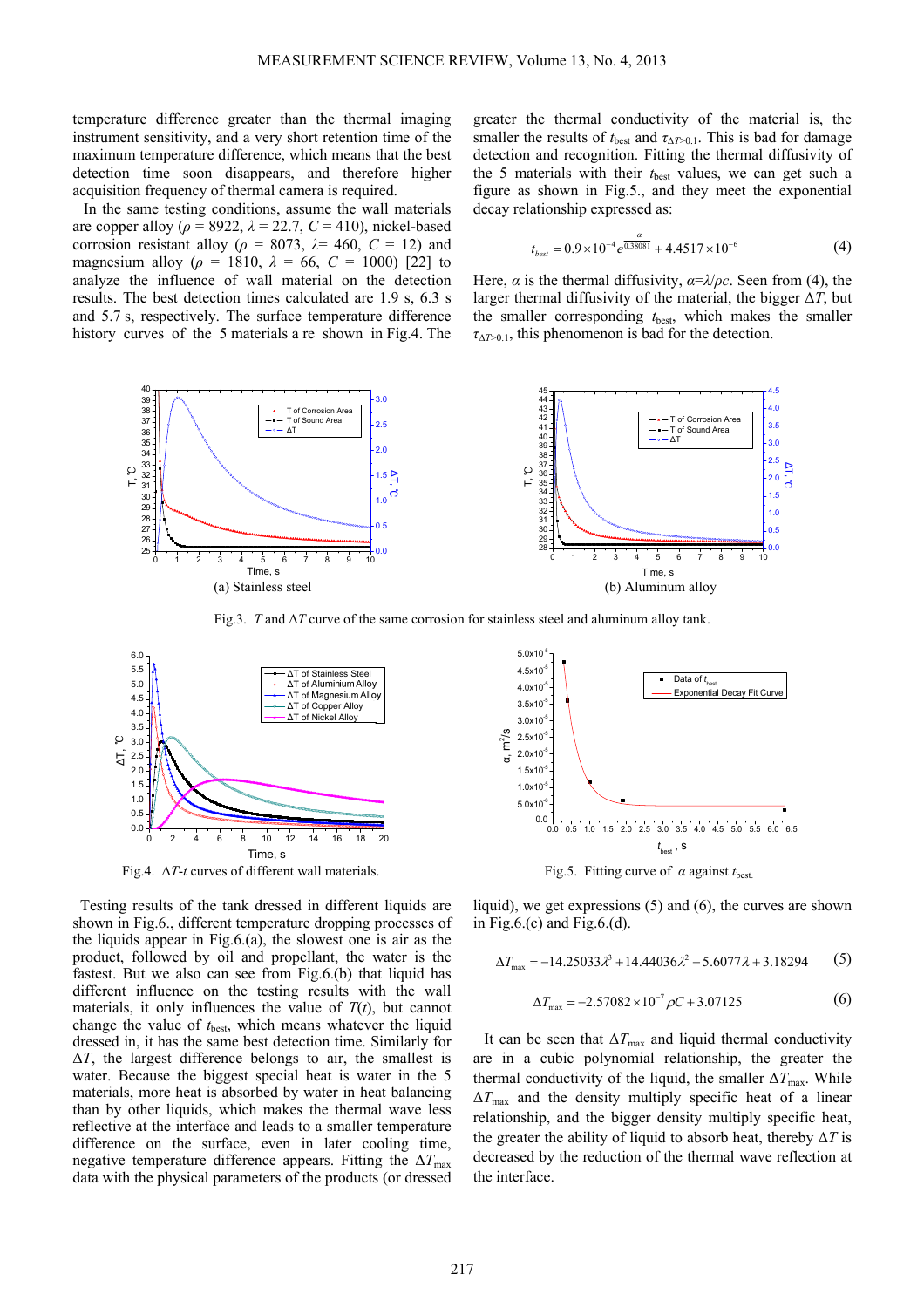The  $\Delta T_{\text{max}}$  of stainless steel tank dressed in propellant is 2.5763 °C, and  $t_{best}$  is 1.0 s,  $\tau_{\Delta T > 0.1}$  is 13.7 s, so we can use the infrared thermal wave method to detect the inside corrosion of in-severe liquid propellant tank.

## *4.2. Influences of the corrosion pit characteristics*

The depth and size of the pits are important parameters for evaluating the corrosion degree [2], [20], which is the basis of the assessment of the structure life and safety. Fig.7. shows the calculation results of corrosion damage with the same diameter and different depths. Fig.8. shows the calculation results of corrosion damage with the same depth and different diameters.

Basically, the same surface temperature trend for testing different depth pits is seen in Fig.7. By the interaction of the thermal wave reflection in the horizontal and the thermal diffusion, small protrusions appeared in the cooling process of deep pits, as seen in Fig.7.(a), while the surface temperature of the shallow pit area is close to the surface temperature of the normal region, the result reflects the complexity of the heat transfer.  $\Delta T_{\text{max}}$  is proportional to the pit depth as shown in Fig.7.(b), the deeper are the pits, the greater is the surface temperature difference, and the easier for damage to be detected. The  $\Delta T_{\text{max}}$  and pit depth meet the exponential growth curve fitting relation expressed as:

$$
\Delta T_{\text{max}} = 1.12067 e^{\frac{a}{1.5343}} - 1.00549 \tag{7}
$$

The exponential decay curve fitting relation of  $t_{best}$  and the pit depth is expressed as:

$$
t_{best} = 0.93194e^{-\frac{a}{3.3496} + 0.50111}
$$
 (8)

For the corrosion pit of 0.5 mm depth,  $\Delta T_{\text{max}}$ =0.4830 °C,  $t_{\text{best}}$  =1.3 s,  $\tau_{\Delta T>0.1}$ =11.5 s, and yet, at the thermal camera sensitivity of 0.1 ℃, it is well detected by ITWNDT. Accordingly, under the condition that the diameter of corrosion is 20 mm, the wall thickness is 5 mm, pit depth of 0.3287 mm can be detected by ITWNDT, and the best detection time is 1.3944 s, which are calculated by (7) and (8), respectively. Therefore, infrared thermal wave technology can detect small corrosion damage.

It can be seen from Fig.8. that the bigger is the pit size, the greater is the maximum surface temperature difference, the longer is the best detection time, and the longer is the temperature difference holding time, the more likely is the damage to be detected. There are small protrusions on the larger diameter pit cooling curve and the cooling is relatively flat, as is shown in Fig.8.(a). It is mainly due to the heat conduction along the thickness direction [19]. For big size pits, there is less heat lost by the thermal diffusion in the reflect heat dissipation, the surface temperature of the pit center has a short keeping time, which is shown in the *T*-*t* curve as a small protrusion, thereafter, the temperature decreases smoothly.

The fitting of  $t_{\text{best}}$  against  $\Delta T_{\text{max}}$  about the diameter of the pits meet the exponential growth and the Boltzmann relationship, respectively, as expressed in (9) and (10), and shown in Fig.8.(c) and Fig.8.(d).



Fig.6. *T* and Δ*T* curve of different products at same corrosion.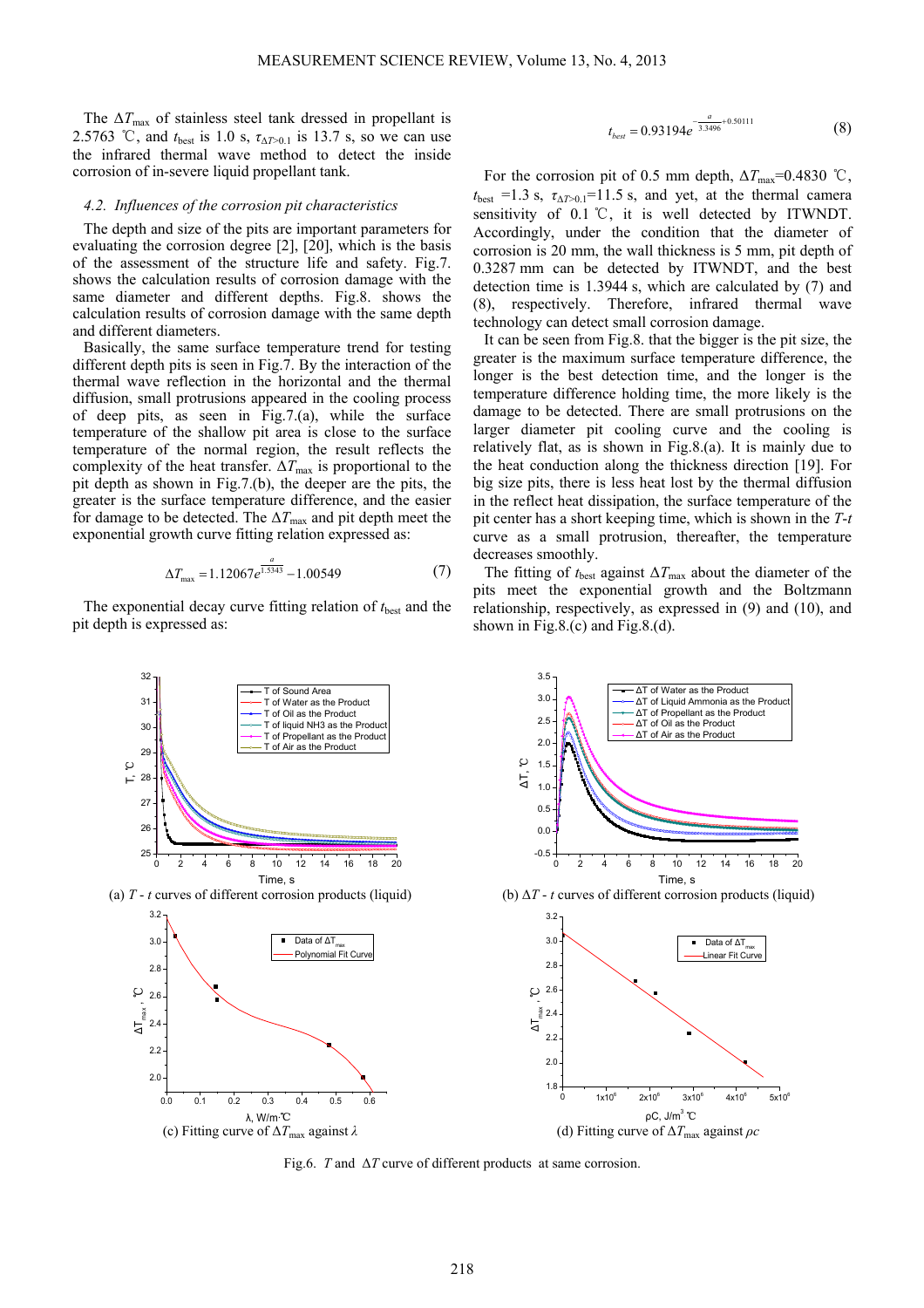

Fig.7. Detection results of different corrosion pit depth.



Fig.8. Detection results of different corrosion pit sizes.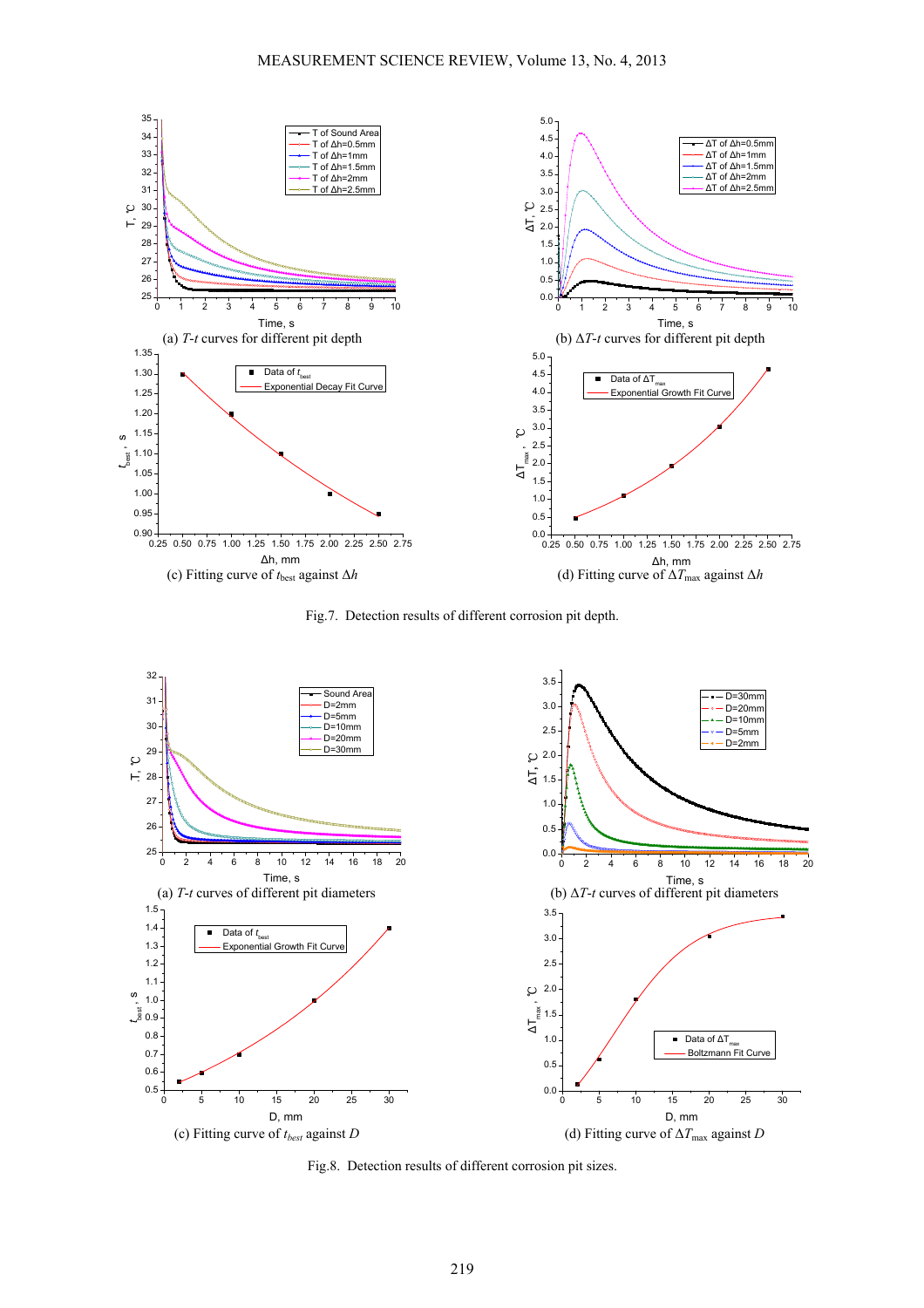$$
t_{best} = 0.45537e^{\frac{D}{27.67697} + 0.05544}
$$
 (9)

$$
\Delta T_{\text{max}} = 3.49168 - \frac{4.73476}{\frac{D - 7.01002}{2.51587} + 1}
$$
 (10)

According to the thermal camera sensitivity is 0.1 for a tank of wall thickness of 5 mm, when the condition of the pit depth is 2 mm, the minimum diameter of the pits that can be detected by ITWNDT is 1.9003 mm, and the best detection time is 0.5155 s, which are calculated by (10) and (9) indicating that the ITWNDT is capable of detecting small corrosion damage.

# *4.3. Thermal excitation source parameters on the test results*

Described pulsed thermal excitation source performance parameters are the heat flux and thermal excitation time length (pulse width,  $\tau_b$ ). Consequently, varying the heat flux and pulse width for numerical calculation, the results are shown in Fig.9.

It can be seen from Fig.9. that under different heat flux and pulse width, the best detection time is 0.1 s and it has no varying, which means that the thermal excitation parameters take no effect on the best detection time. However, the maximum surface temperature difference is proportional to the heat flux and pulse width, the stronger the heat flux and the longer the pulse width, the greater  $\Delta T_{\text{max}}$ , and the easier damage detection. Fitting the data of  $\Delta T_{\text{max}}$  with *q* and  $\tau_b$ respectively, we get:

$$
\Delta T_{\text{max}} = 6.15524 \times 10^{-8} q - 0.00802 \tag{11}
$$

$$
\Delta T_{\text{max}} = 1540.10137\tau_b - 0.01388\tag{12}
$$

Accordingly, the stronger is the heat flux and the longer the pulse width, the bigger is  $\tau_{\Delta T>0.1}$  for damage detection. Therefore, optimization of the thermal excitation source parameters will improve the capability of damage detection.

## *4.4. The impact of environmental conditions*

Setting up a series of heat transfer coefficients to calculate the surface temperature distribution under the different environmental convections, the results are shown in Fig.10. The bigger is  $h_c$ , the smaller is  $\Delta T_{\text{max}}$ , the shorter is the  $\tau_{\Delta T>0.1}$ , but it has little effect on  $t_{\text{best}}$ , it is because with the increasing of  $h_c$ , the heat exchange to environment is sped up, the temperature distribution in the tank wall is rapidly balanced. With the heat transfer coefficient from 1 W/m<sup>2</sup>·°C to 5 W/m<sup>2</sup>·°C,  $\Delta T_{\text{max}}$  changes from 3.0772 °C to 3.0754 °C, the reduction is  $0.0018$  °C. But when  $h_c$  changes from 10 W/m<sup>2</sup>·°C to 100 W/m<sup>2</sup>·°C, there will be a reduction of 0.0408 ℃, the reduction is 22.5 times of the previous. Therefore, small variety of convective heat transfer coefficient has little influence on the testing result, when the variety is great, the effect cannot be ignored. Taking into account measures such as using a mask, closing door and windows will be beneficial for detection. The fitting relationship of  $\Delta T_{\text{max}}$  against  $h_c$  is expressed as:

$$
\Delta T_{\text{max}} = 3.07763 - 4.49547 \times 10^{-4} h_c \tag{13}
$$

Similar with the influence of environmental convection, environmental radiation will also speed up the thermal balance and reduce the surface temperature difference, which all reduce the detection capabilities. According to the Stefan-Boltzmann law and the one-dimensional theory of surface temperature difference formula, the radiation loss of energy is about 1.5% of the total pulse energy [19]. Generally, because the time used to capture the damage's information is short, there is little energy loss by the radiation and we can ignore it.

Considering the influence of environment temperature, the detection was simulated under the environment temperature of 20 ℃, 25 ℃ and 30 ℃, the calculation results shown there have no effect on the detection because of the same  $t_{\text{best}}$  and  $\Delta T_{\text{max}}$ . But in practice, the environment temperature will bring about different environmental convection and environmental radiation, so the testing equipment should be calibrated to the environment temperature to reduce the impact of environmental factors on the test results.



Fig.9. Thermal excitation source parameters on the test results.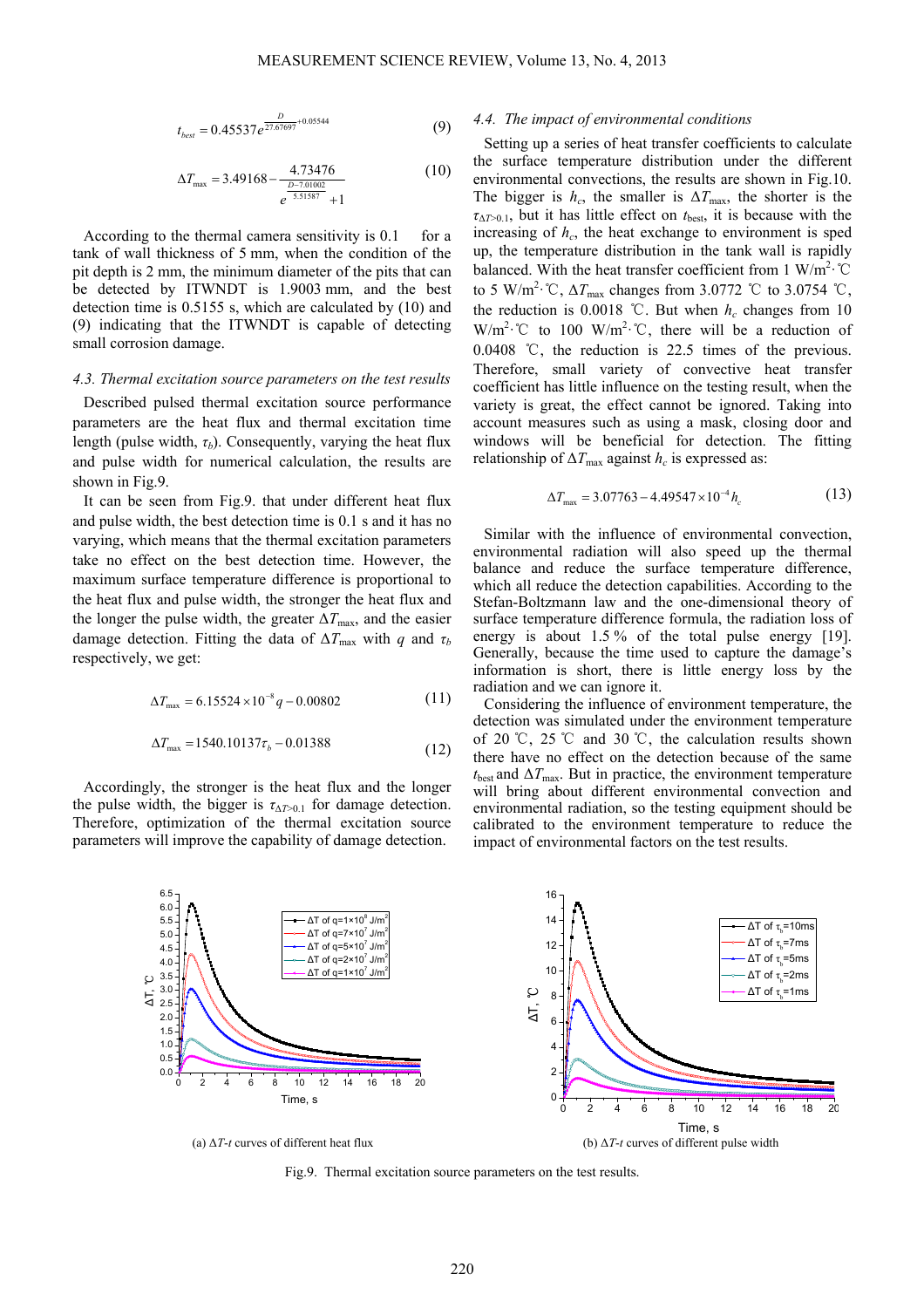

Fig.10. T-t of different convection conditions.

#### *4.5. Discussion*

Seen from the simulated detection results above, the  $\Delta T_{\text{max}}$ is generally greater than 0.1 ℃, while the infrared camera temperature resolution is up to  $0.01$  °C now, so the thermal wave technology can fully meet the needs of detection. The analysis of the characterization parameters of ITWNDT from simulation results has shown that:

(1) The best detection time for corrosion damage lies in the material of tank and the characters of corrosion pit, but the corrosion product (dressed in liquid), thermal wave detection parameters and the environment conditions have no influence on *t*bes. The *t*best has exponential decay fitting relationship with tank material thermal diffusivity and the corrosion pit depth, and has exponential growth fitting relationship with the pit diameter.

(2) All factors influence  $\Delta T_{\text{max}}$ , while the hot spots on the image are the performance of  $\Delta T$ , these factors will influence the characteristics of the infrared thermal image and influence the damage identification accuracy. So, the optimization of thermal excitation method, the improvement of environment condition can increase the maximum surface temperature difference for good detection. And there is certain functional relationship between  $\Delta T_{\text{max}}$  and the pit diameter, also the pit depth, by which the corrosion damage can be quantitatively evaluated.

(3) By means of the above analysis, as a parameter of the performance of the relationship of testing equipment's property and the test results,  $\tau_{\Delta T>0.1}$  is influenced by several factors. For bigger size and deeper pit, its  $\tau_{\Delta T>0.1}$  is longer than the smaller and shallower one, and the corrosion damage can easily be detected. Optimization of the thermal excitation source and improvement of the environment condition can increase the length of  $\tau_{\Delta T>0.1}$ . Because the data of  $\tau_{\Delta T>0.1}$  is captured at the surface center over the corrosion pits, the result can only make clear that the ITWNDT is capable of finding the damage, but the information about the size and depth of the corrosion pit should be acquired by the analysis of  $t_{\text{best}}$  and  $\Delta T_{\text{max}}$ .

In addition to the above factors, such factors as the resolution and accuracy of the thermal camera, the method of thermal image processing and so on, also influence the corrosion damage detection result. As a result, complex nonlinear relationship exists between  $t_{\text{best}}$  and  $\Delta T_{\text{max}}$  with the above factors, and there is no accurate formula to describe this relationship, it can be described only by effective algorithm to determine the relationship among the parameters. Therefore, this study provides an important reference for getting the quantitative relationship between the various parameters.

#### 5. CONCLUSIONS

Taking into account the various factors influencing the application of infrared thermal wave detection for liquid propellant tank corrosion, by establishing the calculation model of the detection simulation, the following conclusions are obtained:

(1) It is possible to detect the inside corrosion of liquid propellant tank by ITWNDT, and the detection speed is fast, usually only takes a few seconds. With the infrared thermal image sequences as the detection results, the location and size of the corrosion damage can be visually seen.

(2) Parameters such as small thermal diffusivity of the tank material, little thermal conductivity of corrosion product (or dressed liquid), small multiply product of density and specific heat of dressed liquid are good for detection for bigger  $\Delta T_{\text{max}}$  and  $\tau_{\Delta T>0.1}$  being captured.

(3) The best detection time and the maximum surface temperature difference have a close relationship with the diameter and depth of the pits. For a certain tank, the characteristics of pits can be accurately evaluated by the acquired  $t_{\text{best}}$  and  $\Delta T_{\text{max}}$  in the ITWNDT detection. The bigger and deeper pits are more easily to be detected than the smaller and shallower ones.

(4) In permit conditions, increasing the heat flux and pulsed width, and reducing the environment convection and radiation are good for the detection, because the  $\Delta T_{\text{max}}$  and  $\tau_{\Delta T>0.1}$  are thus increased. While the environment convection and radiation have little influence on the detection and can be ignored in qualitative analysis, the environment temperature cannot influence the detection result.

#### **ACKNOWLEDGMENTS**

We gratefully acknowledge the National Natural Science Foundation of China (No. 51075390, No. 51275518) and Natural Science Basic Research Plan in Shanxi Province of China (No. 2012JQ8018) for support for this project.

#### **REFERENCES**

- [1] Ni, Y.W., Wang, J.Y., Li, Y. et al. (2009). Corrosion detecting and monitoring technology for metal oil tank. *Oil and Gas Storage & Transportation*, 28 (3), 4-6.
- [2] Li, J.Q., Du, C.W. (2007). *Experiment Method and Monitoring Technology for Corrosion*. Beijing: China Petrochemical Press, 240-245.
- [3] Wang, W. (2011). Development of corrosion detecting technology for special equipment. *China Special Equipment Safety*, 3, 66.
- [4] Ma, J. (2010). Application study of corrosion detection used in the result judgment of salt spray test. *New Technology & New Process*, 8, 98-100.
- [5] Maldague, X. (2001). *Theory and Practice of Infrared Technology for Nondestructive testing*. John Wiley & Sons.